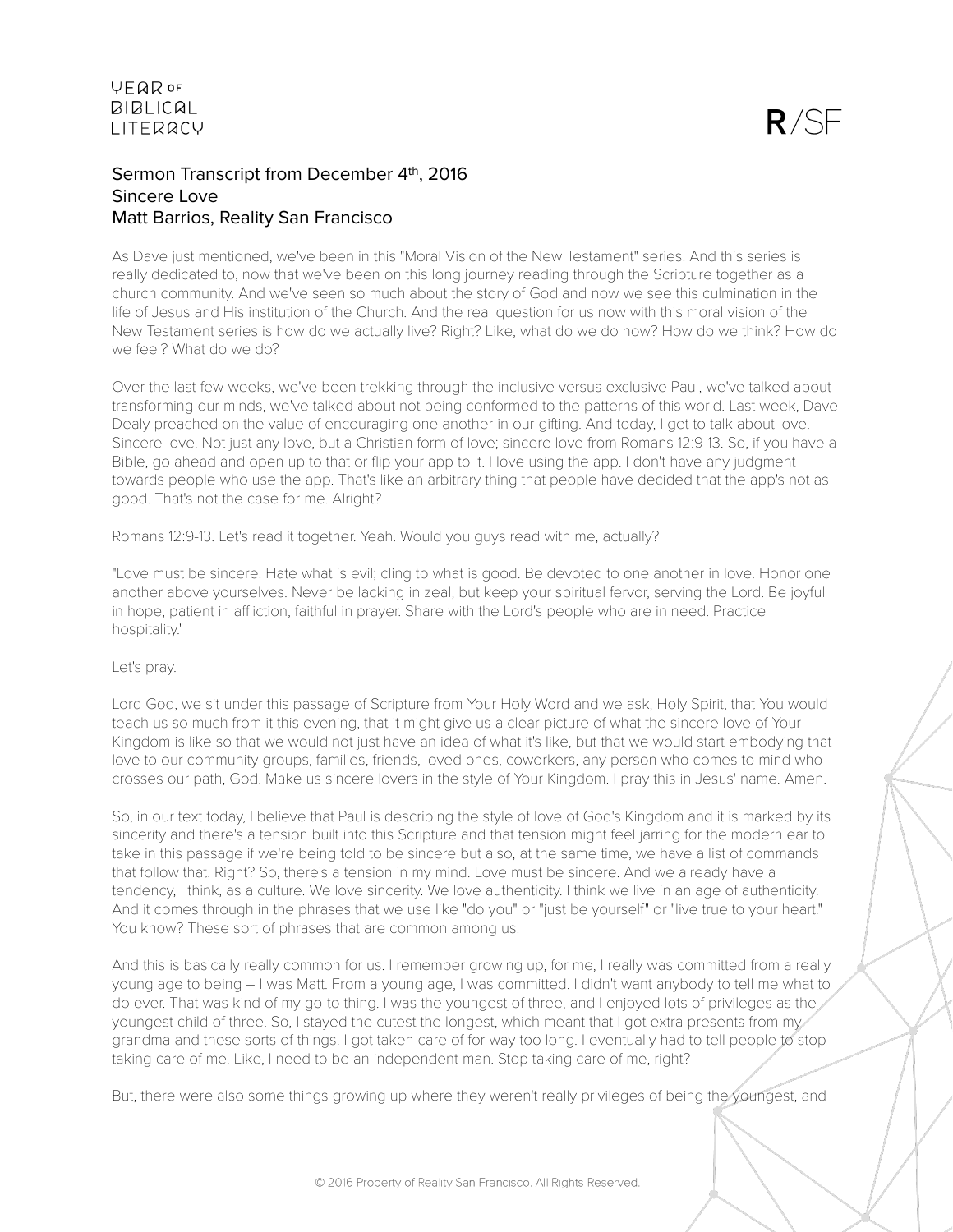

that was the fact that over and over, repeatedly, I was the most likely target to be told what to do. So, not just by my parents, but my two older sisters. And like clockwork – it was like my catchphrase as if this were a sitcom that I was living in growing up – whenever I was told what to do, I would say, "You're not the boss of me."

And, you know, then the Full House theme song starts playing, right? "You're not the boss of me." Even at five, just curly-haired little Matt, I was so dedicated to – I wouldn't have used these words then – my autonomy; my independence. I didn't want anybody to tell me what to do. I was a unique individual. "Don't you dare tell me what to do"

The crazy thing about that is that sometimes I didn't want to be told what to do even when some of that stuff was so good for me and completely for my benefit. Right? And this is the tension that I think this Scripture invites us into. Because we're told to love sincerely, to live authentically in this sincere kind of love; to be true and to do it from the heart. And at the same time, we're told a bunch of commands. Commands not only about what to do, but maybe even how to think or how to feel, too. These are the sort of commands that we're given. And in this tension, there's actually an opportunity. This is the opportunity that – gosh, he's like my philosophical, theological superhero – Soren Kierkegaard writes about in "Works of Love."

He starts explaining how, sometimes, duty and command is what liberates our love. It's what liberates our love. So, when we read something like "love must be sincere" and then there's this list of commands, those commands exist in order to liberate our love. He explains it like this. So, he gives the example of romantic love and how when we love a significant other or a spouse, what we're loving in them is actually our preference for them. So, like, "I prefer this person." But, if I really prefer that person who I'm in love with, in a weird way, in a roundabout way, what I'm loving in them is actually what I choose, what I like. And in an odd way, it ends up becoming a little bit of self-love.

He writes, "The same holds true for friendship as of romantic love. In as much as this, too, is based on preference, to love this one person above all others, to love Him in contrast to all others, the Christian doctrine, on the contrary..." – this is what we're talking about. This is the sincere love that we're talking about tonight – "...is to love the neighbor, to love the whole human race, all people, even the enemy, and to make no exceptions neither of preference nor of aversion."

So, we don't even have the right to choose who we're going to love if we're going to love in the Christian style. We have to love, literally, every single person regardless of how much we prefer them or how much we have an aversion to them. These are the people who we're called to love. And this expression of love, it liberates us from the narrow focus of preferential love that could just so easily ensnare us. And instead, it tells us about a different style of love that's available to anybody at all times.

And in this way, it's actually the command that sets us free for this kind of love. Follow me on this. So, he continues on in this book that the divine command, something like, "You shall love your neighbor," that "shall" is the command aspect of it. Or even the commands that we have in our text today. These are the kinds of commands that set us free from a purely human form of love and call us into something a whole lot bigger than that.

He writes, "Wherever the purely human wants to storm forth, the commandment constrains. Wherever the purely human loses courage, the commandment strengthens. Wherever the purely human becomes tired and sagacious, the commandment inflames and gives wisdom. The commandment consumes and burns out of the unhealthiness in your love. But, through the commandment, you will in turn be able to rekindle it when it, humanly speaking, would cease."

So, right when we feel like we're at the end of our willingness to love, that's actually the ripe territory where we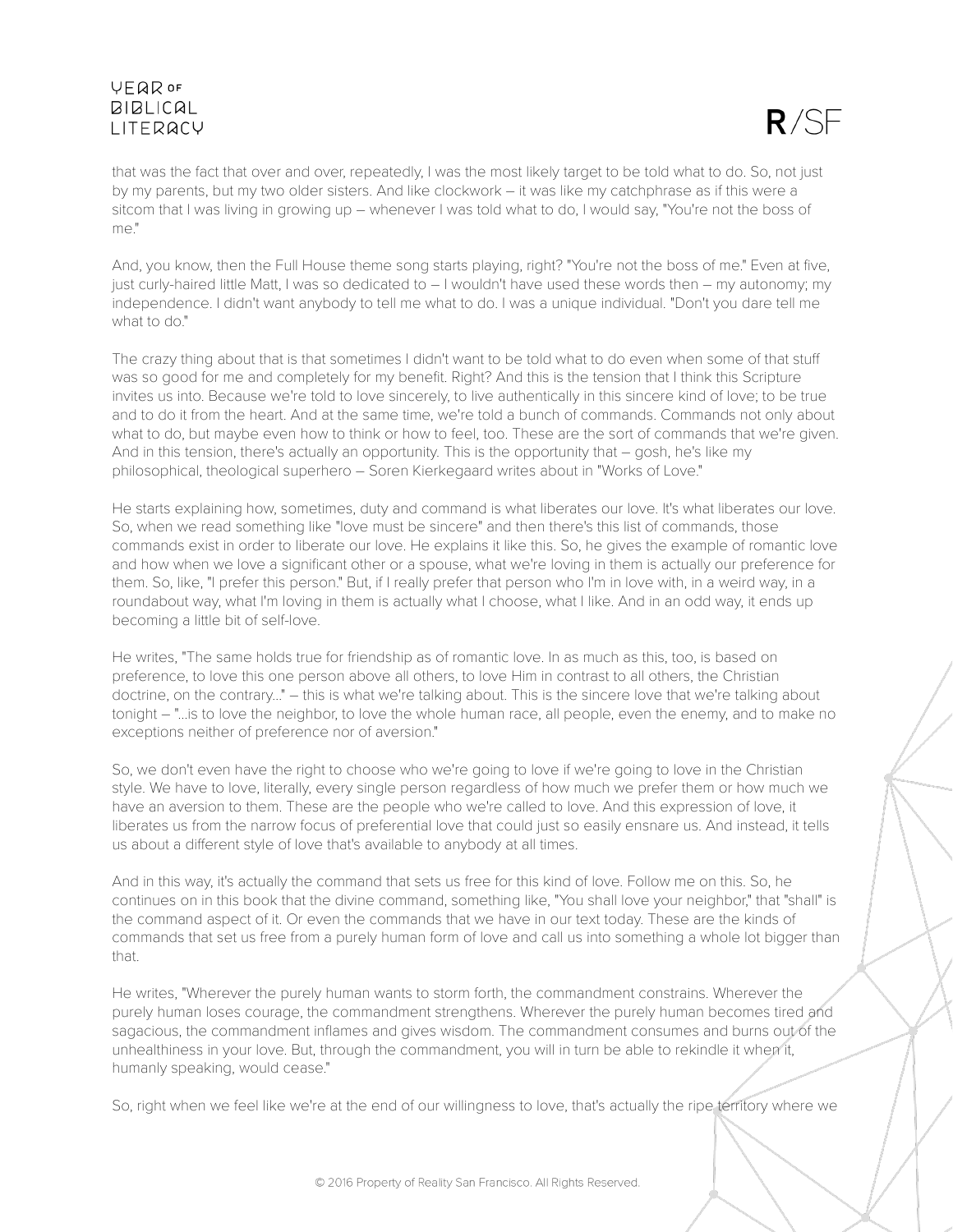

know that we've hit the edge of our preference and we're getting to the point where it's just like, "I'm done with this person," that's where the command sustains us. This command, "You shall love your neighbor," in that way liberates us to love and liberates all of society to love. This is the kind of Christian love that we're talking about and Christians have practiced throughout millennia now.

And in this way, commands exist sort of like a trellis. So, just imagine we've got this big pot, we've planted a plant in it, it's growing. But, this vine is having trouble growing out of this pot. So, we put this trellis in and it's just this scaffolding of things for this vine to grow on. In the same way, commandments exist almost as scaffolding, as a trellis for us to grow on so that our love can further expand beyond what would have been possible without it. So, commands liberate us. They do so much for us. They liberate us from just preferential love to a love that's far more expansive.

If any of you are like me and you hear the word "command" and you're just like, "I'm not interested" – like, if I were you and I was hearing this sermon right now, I might be like, "I don't want to hear the word 'command' anymore. Thank you. I'm good as I am."

I just invite you to be open. Alright? There's sometimes a hesitance that we have when we're asked to submit to a command or a rule. But, there's this man and his name is Sadhu Sundar Singh. He was a Christian holy man in India. Just an incredible story, this guy. He grew up Sikh. He would burn the Bible. He was on the verge of taking his own life and he just said, "If there's anybody out there, I need a vision of who you are."

And then Jesus miraculously appears to this man. This is around the turn of the 20th century. And he dedicates his life to serving Jesus. But, he's an Indian man through and through. So, he takes on holy orders of Indian tradition, becomes a Sadhu, which is like a wondering holy man. So, he just wandered all over India and into Tibet as a holy man. Quite like Jesus, in that regard. He would make these observations about nature all around him and kind of glean the spiritual significance of these things. One day, he looked out and he watched these baby birds in a nest and their mom swoops in and she feeds them and they're just squawking and opening their beaks, and this is what he says:

"These tiny birds did not say, 'We will not open our beaks until we see our mother clearly and also see what kind of food she offers. Perhaps it is not our mother at all, but instead some dangerous enemy. And who knows if it is proper nourishment or some kind of poison that is being fed to us.' This is not what these birds are thinking. If they had reason thus, they would have never discovered the truth. But, they held no such doubts about the presence of love of their mother. So, after a few days, they opened their eyes and rejoiced to see her with them. Day by day, they grew stronger and devolved into the form and likeness of the mother. And soon, they are able to sore up into the freedom of the skies."

So, again, I invite you to take this posture of openness. I think these words, these commands, have the ability to nourish us in ways that we really, really, really need. And if we take them in, good things are going to happen. I promise. I promise. So, let's look at some of these commands. Let's do the first one. He says, "Hate what is evil and cling to what is good."

So, what does this have to do with sincere love? There's a classic definition of love that to love is to will the good of another. So, if I love this fellow right here, this gentleman, my brother right here, if I'm going to love him it means I need to really want what's good for him. Right? But, love and goodness, they're a package deal. Alright? So, if we don't have a vision for what is good, we also don't understand what is loving. Does that make sense? Yeah. And I mean, if we truly, truly want the best for a person, if we want what's good, if we want the stars for a person, we better know which way's up. Right? And in this way, to hate what is evil and cling to what is good is this command that grounds us in morality. This is a morality question. What is good? What is evil? And chances are we probably have a good sense of what's evil and what is good. I believe that, as a community of believers, we've got good background on that.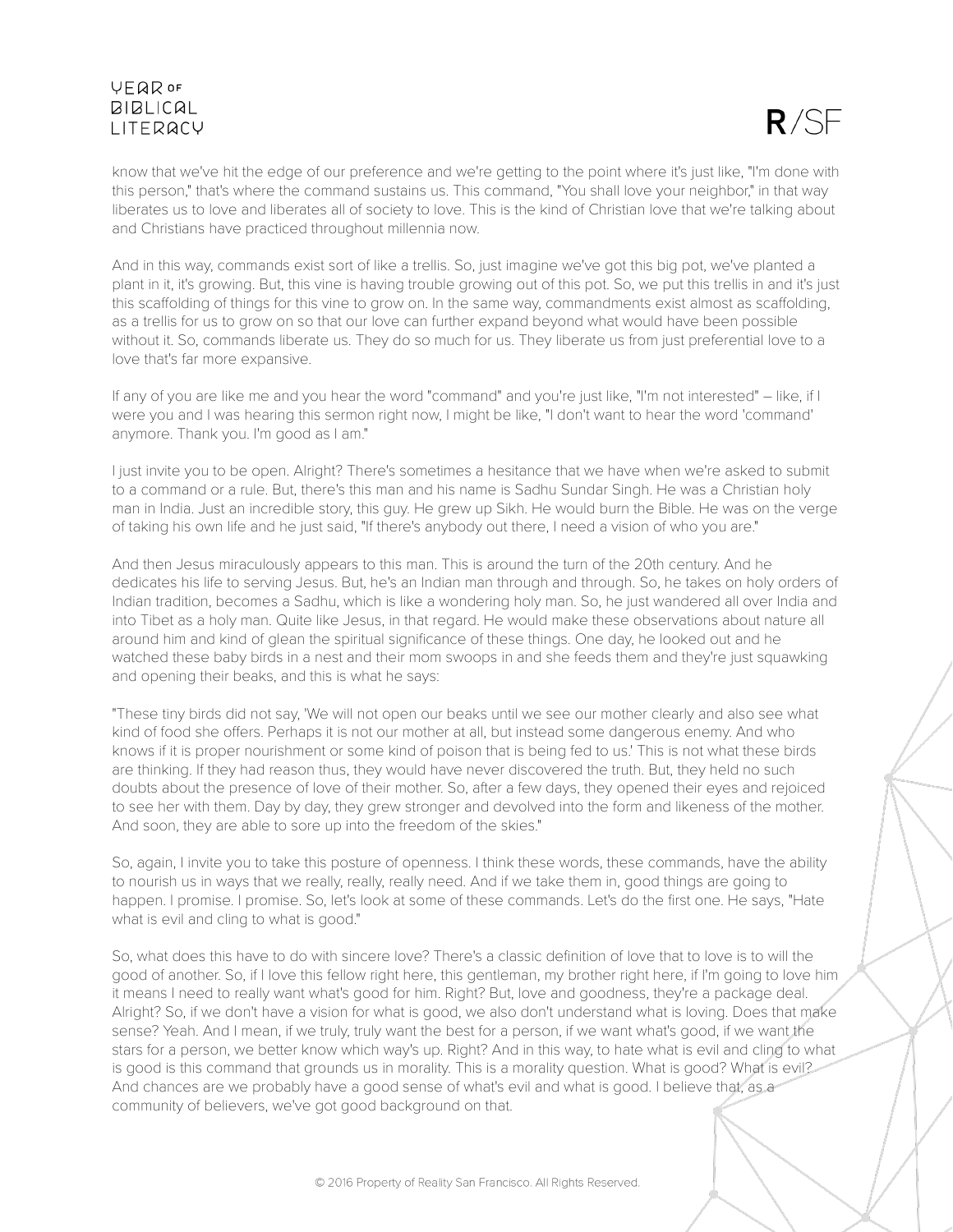

And at the same time, let's remain open. I feel like it's important for us to regularly recalibrate our moral compass, because the conscience is a malleable, fickle thing and sometimes it doesn't help us discern what is good and evil. So, we have to consistently return to "what is good and what is evil and what does God say is good and what does God say is evil?"

If we're going to do that, then we have to cling to God and we have to hate what is evil. So, what is evil according to the Scripture? I mean, I could go into nonstop nuance about this and give multiple sermons on this. But, here's just a couple of the fruits of evil. Things like death, destruction, hatred, indifference, deceit and rebellion against God. But, what is good according to the Scripture? God Himself is good and the source of things like abundance of life, truth, beauty, redemption, peace and compassion. And I want to highlight "redemption" there for a second. Because, redemption is the quality of seeing an evil thing and then being able to turn it into good.

So, this is the beautiful thing about God's goodness is that redemption is a component of it. So, that list of things that are biblically considered evil, they can be turned around into goodness. So, for example, death, if we look at it from a redeemed understanding, it has redemptive potential in things like sacrifice or the resurrection as exemplified in the life of Christ. These things, too, can be redeemed.

In the end, I guess what I'm asking for us to do and for us to consider as a community is if we're going to be sincere lovers in the way of God's Kingdom, we have to not be lazy about morality. We have to not be lazy about morality. If we're signing up for sincere love, we're signing up for discerning good and evil. The regular recalibration of our moral compass so that we know what is good and what is evil so that we can will what is good for other people. And we do this by clinging to goodness, which is God Himself, by understanding what He says about it in the Scripture and also by looking to the wisdom that exists in the world that God, by His grace, has put there to tell us what is good.

And we can be alert to this sort of goodness and regularly recalibrate our compass so that we can become really sincere lovers. So far, I've been talking in abstraction and, lest we think this is some sort of lecture or something, I want us to turn as quickly as possible to getting really, really practical. And it's going to get a little uncomfortable. Alright? Are you guys ready? It's going to get a little – alright, yes. Thank you. Alright.

Because, I'm talking about my life and your life. That's what we're talking about right now. We're talking about each other. I'm talking about you and me and the sort of love that we want to have in our community. So I think the remainder of the Scripture gives us some good handles on a few key questions. Who do we love? What is the state of our heart as we love? And then, lastly, how do we love? Right?

Who do we love? The text says be devoted to one another in love. Honor one another above yourselves. The "one another" highlights for us that this is something that's mutual. And we're not talking abstractions, so look to your left and your right. I'm actually asking you to do it, to actually look. Luckily, we're in this sort of horseshoe shape where you're constantly seeing each other. So, that's good. But, these flesh and blood people next to you, this is who we're talking about when we're commanded to love one another and honor one another above ourselves. We're not talking about some imaginary person, we're talking about the people in this room and beyond the walls of this room.

But, what's the state of our hearts as we love? The Scripture gives us some clues. It says, "Never be lacking in zeal, but keep your spiritual fervor serving the Lord."

Zeal is sort of an odd word. I don't feel like we use that word very much these days. Fervor, either. We might prefer to call it something like passion. So, to keep passion alive. And the thing that I find really off-putting, if I'm honest, about this verse is that it's commanding me to feel a certain way. Alright? And this is where the "you're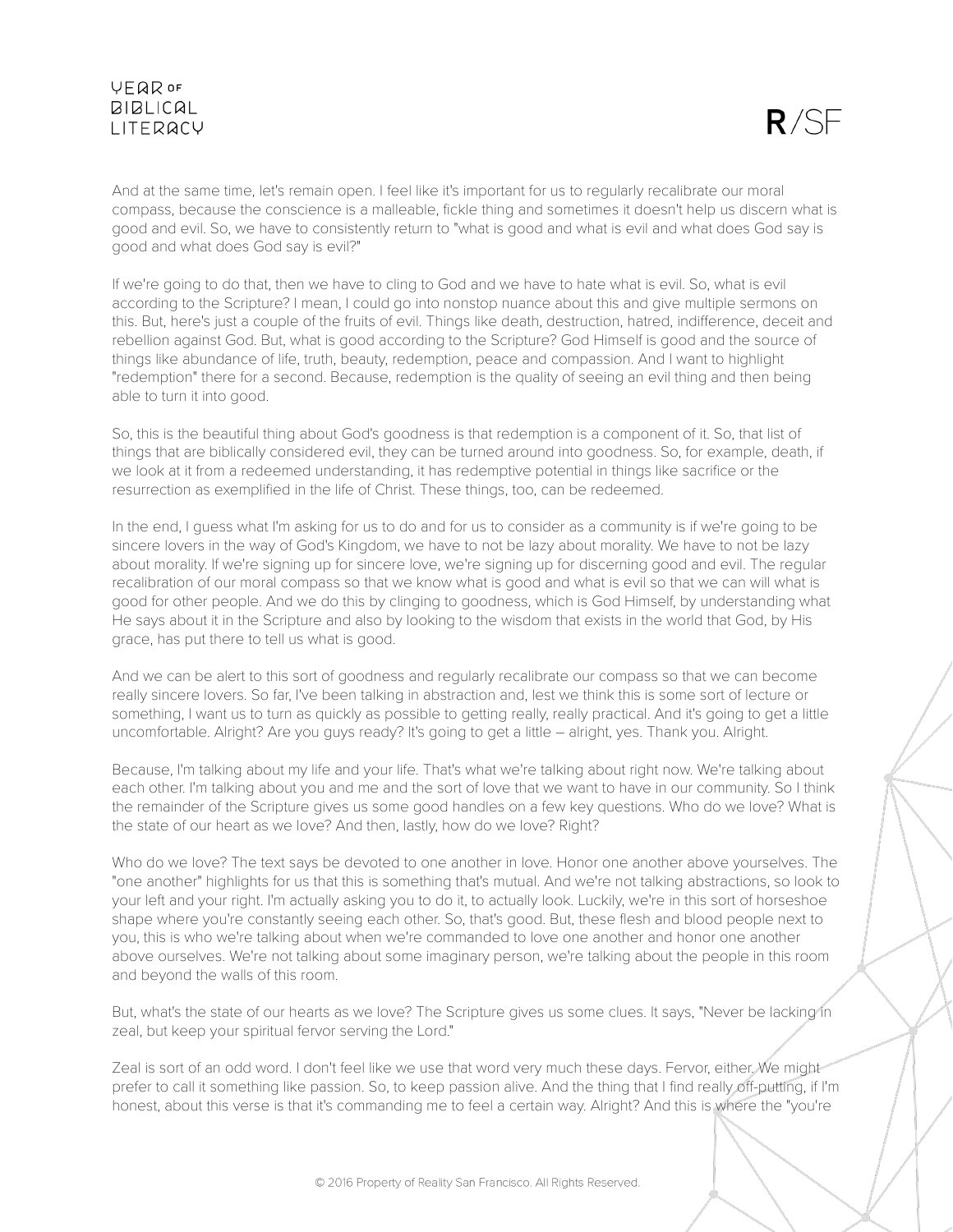

not the boss of me" five-year-old wants to rear its head and just say, "You're not the boss of me, God," even though He actually is. And I want to say, "Don't tell me to be zealous when I don't feel like being zealous. Don't tell me to be fervent for You when I don't feel like it."

But, this is the good stuff. This is the good stuff that liberates us, liberates our love once again, because it takes us out of the realm of loving when we feel like it. So, it's not something that's based off of our mood, but instead based off of this existential commitment to a command that we know and we value and we've been given and it's a command from God. "Never be lacking in zeal, but keep your spiritual fervor serving the Lord."

If there's anybody I know who embodies zeal and fervor for the Lord, our C.G. Director, Nkechi, she absolutely does this. She's just a wonderful, wonderful woman. She's so fiery and animated all the time. She's just like an absolute joy to be around. And I just could sit at the feet of Nkechi just by watching her example and learn how to be zealous and fervent for God, how to be joyful and hopeful. So, I'd love to just tell you about zeal in her own words. This is what she wrote for me.

She says, "God's love is radical. We are instructed to love our enemies, to turn the other cheek, to not overcome evil with evil, but to overcome evil with good."

I hope you hear her passion in these words. I can't pull it off. I can't pull it off.

"In Paul's time, this kind of love was a political statement. It was radical, it was revolutionary and it served the needs of the saints. To love your enemy who persecuted you left them looking the fool. It defused the worldly powers from evil kings and put God's supernatural power in the hands of His believers. A society was changed. The early believers had proximity to Jesus to keep their zeal alive. We can't love this radical Jesus way in our own strength. We can only love this way by the Spirit of the Living God. It is our privilege as believers to keep that fire stoked, to protect His Spirit in us, to keep it aflame, to keep our zeal alive in order to be joyful in hope, patient in affliction and faithful in prayer."

And I hope you guys have people in your life who you can look to who embody that sort of zeal. You know, Nkechi's always ready to make more friends, too. She actually is. She's the most warm and welcoming person I've ever met in my life. And if you're looking for examples of people who are truly joyful, she's a person who God has trained in the ways of joy and zeal.

I want to definitely, though, acknowledge that some of us may not be feeling that. We don't feel this way. I don't want you to hear this as some sort of dogmatic command. That's actually not the kind of command that God gives. He doesn't give just dogma that doesn't care about who we are. His commands exist more as targets like goals to set up rather than something that completely abridges and ignores how we're feeling. That's not the way that God works. So, if, as I read this to you you're just like, "I don't have any passion for God or joy is basically not a word in my vocabulary. What is that?"

You're welcome. You're in the right spot. I hope that there is for you an opportunity just to open a conversation with God about that. That is the best thing that could happen and, in doing so, if you're faithful in prayer in that way, you still are doing exactly what God is asking.

The last thing that I think this passage really clarifies for us is "how do we love?" And it gives this answer as, "Share with the Lord's people who are in need. Practice hospitality."

If we're going to do this, we need to know who is in need. Right? If we're going to share with the people who are in need, then we need to know who is in need. And right now, we have this opportunity as a church community and also as we go beyond these walls to, as if putting up a radar, just kind of scanning, thinking, "Who are the people who are needy among us?"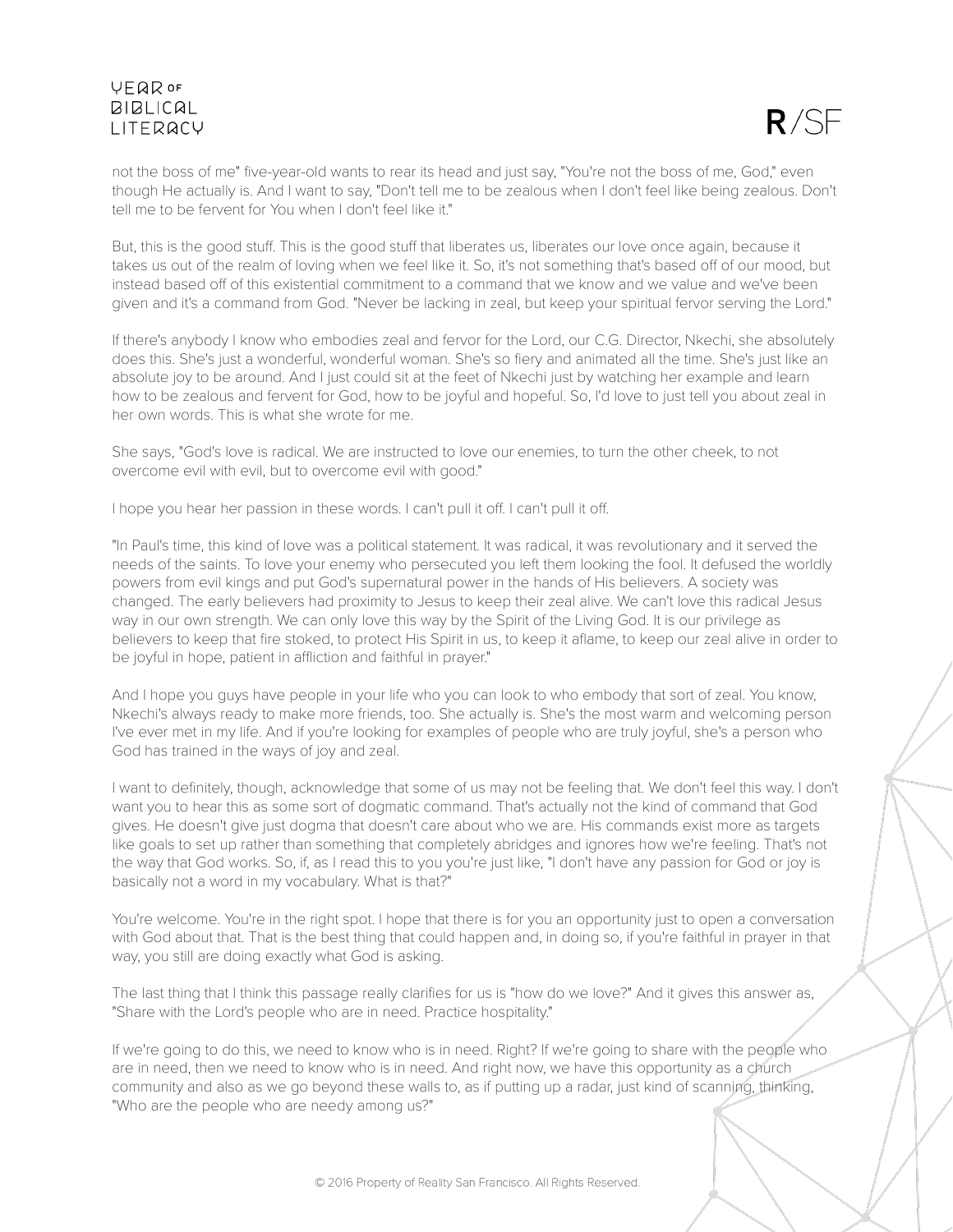

Their needs can take any number of forms. But, we're called to have this sort of spiritual radar, this really practical radar. "What are the needs that exist in my community and how can I share with that person?"

If you find yourself as a needy person in this room, like maybe you're going through a lot, you're so in the right place. This is where we live, according to this command, and we share with the Lord's people who are in need. And I just ask for you to let your needs be known. That's the best thing that any person who's in need can do is say, "Hey, here's what I'm needing. Will you please help me?"

Likewise, if you don't find yourself in a particular place of need, to ask people like, "How are you doing? How can I help you? What's going on? Are you hitting some difficulty?"

Like, this is real practical. I'm giving real, practical suggestions, because this is our lives that we're talking about right now. Again, it's not theories we're talking about. I'm talking about real life with flesh and blood human beings and ways to really, practically do this stuff. And when we do this, it might take a couple shapes. It could be tangible stuff. Maybe giving money, helping financially. It could be very service oriented or maybe a person is just like, "Could you just spend some time with me and hear me out? That's what I need. That's the sort of support that I need."

I also want to say just one more thing about this: when we practice this form of love to share with those in need, sometimes it's easy if you're feeling like you're a person in need to think, "What do I have to offer people around me?" And I've experienced over and over in my life, the times where I'm in need are the times where I have to seek people out the most and also have that radar out for who are those in need around me. And the thing that – and this is the blessed paradox that is in the words of Christ: it's more blessed to give than to receive. That's where we get to see this at work and at play. If you feel like you're really in need, still look for those who are in need around you and think, "How can I be giving to these people?"

It might be exactly the sort of thing that sets you free. The Scripture also instructs us to practice hospitality. Hospitality is a central value to our church right now. I'm feeling super – like, you guys are super hospitable to me. Thank you. You're listening. I appreciate it. So, we embody these values. And one of the ways that we do that, the primary way, the way that we define it as a church is that when we practice hospitality, we make room for another person to be exactly who they are. To be exactly who God's made them to be. Total acceptance and tenderness in that.

One thing that I've found as hospitality really, really is visible in a community, it has a couple tells. For one thing, social posturing decreases. So, social posturing meaning wanting to look cool or competent. That goes down. And man, if I have trouble loving certain people – this is my growing edge – I have trouble loving people who are really posturing with coolness. That's my issue. Because, I think coolness is just like – don't get me started. Coolness is a thing that MTV invented in the 1990s to sell stuff. That's all I'll say.

So, if we stop posturing as cool or competent, it allows us to get vulnerable with each other and talk about what's actually happening in our lives. And also, this is my favorite thing about when hospitality is visible: people get a lot nerdier. A lot nerdier. Like, the quirks in people just come out because they feel safe and welcome to be themselves. It's just the most beautiful thing to watch a person just be a totally nerd. Yeah. Amen. Thank you. Thank you. Yes. Yes. Yeah.

And, as we are a hospitable community, we're going to see a whole lot more nerdiness happen. And, for example, I love board games so much. I've loved every Marvel movie that came out so much. I like Shakespeare so much that I went to SF Shakespeare in the Park two weekends in a row. So, these are the nerdy qualities about me. There's a variety of nerdy qualities about us. Some of us are business, entrepreneurship nerds. Like, you just want to be on Excel and look at org charts and read the latest stuff.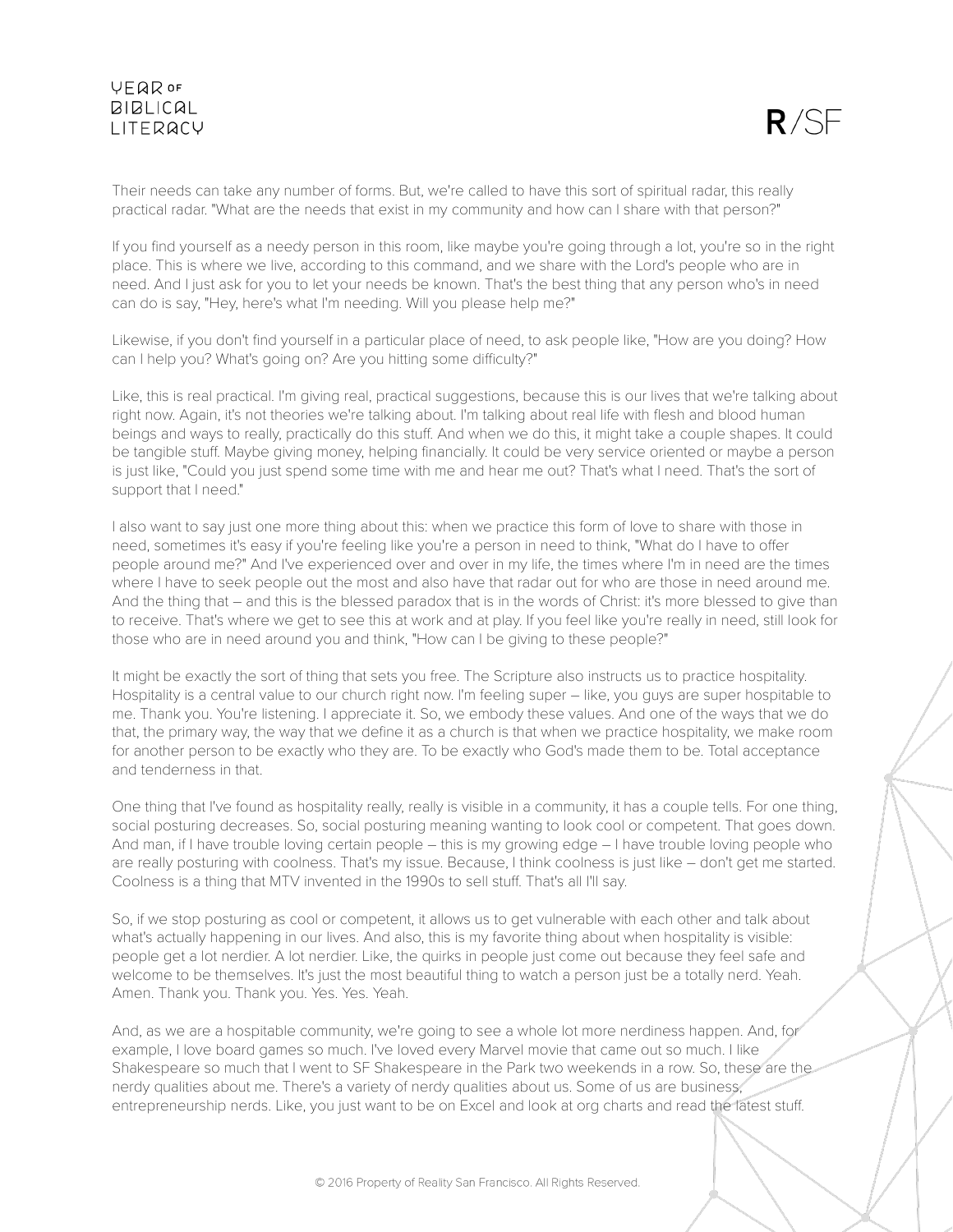

Some of you are total sports nerds. You're just all about your team and you read every article that comes out about your team. You know stats about players. You're like that level of nerdiness.

And, as soon as we can just let that be the case and just know that that's okay, that that's good, that's when we're going to be stepping out in hospitality and we're going to see so much more nerdiness come out. And I just want that really badly for our community. I want it so bad.

I've been really lucky to have two wonderful examples of this style of sincere love in my life who love nonpreferentially, who know what's good and want good for people, who are willing to kind of passionately commit in love. It's my parents. One day, my dad called me up and he told me this story that blew my mind. I have to tell you guys about it.

So, they have this neighbor and, my mom and my dad, they've lived side by side with this couple for a long time; as long as I can remember. And this neighbors husband was starting to have some health issues and it was kind of troubling. The medical expenses were rising. It was just like a sad, hard situation. Over the years prior to this, my dad had told them, "Hey, I like your pickup truck. If you're ever looking to sell your pickup truck, just let me know. I'd love to take it off your hands."

So, this neighbor goes to my dad and says, "We're looking to cover these medical expenses. We want to sell you the truck. So, just make an offer and we'll give it to you."

So, my dad and my mom, they meet up and they're just like, "Okay. We want this truck. That sounds like a good investment for us. But, we know that our neighbors are in need and we care about them. So, let's look up the fair value. But, let's shoot for the high end of fair value. We just want to really give to these people."

So, they go their neighbor and they're like, "Hey, we want to give you this much."

And then the neighbor's just like, "Whoa, whoa, whoa. That's way too much."

And then she lowballs them on the offer. Right? This isn't the way negotiation is supposed to work. And as my dad's telling me this over the phone I'm just like, "Dad, what are you telling me right now? I'm freaking out."

What happened was they were in this blessed haggling that was like the inversion of economics as we know it. Right? Where the goal isn't "how can I get the most by giving the least," the goal was "how can I be so giving to this person and so bless this person." That was the purpose. "How can I honor this person above myself?"

It has ramifications, this sort of love, and ramifications that are economic like this. Ramifications that are political. It plays out in family and friendships and roommate relationships. It plays out with strangers that you meet on the street. It plays out in who you're going to choose to befriend or who you're going to choose to date. It plays out in whether you're going to go for this big career advancement move or not. This is the sort of stuff that sincere love effects.

And you guys, I really want this. I really, really want this for us. If we could love this sincerely one another, oh my gosh. It's hard to imagine what would be possible. But Scripture, thank God, give us a picture of what would happen if this is possible. In the reading for advent – advent, by the way, is just a season of waiting and longing for God to return and make right all things. And this Scripture was part of our reading. It says, "The wolf will live with the lamb. The leopard will lie down with the goat. The calf and the lion and the yearling together. And a little child will lead them. The cow will feed with the bear. Their young will lie down together. And the lion will eat straw like the ox. The infant will play near the cobras' den and the young child will put its hand into the vipers' nest. They will neither harm nor destroy on all my holy mountain, for the earth will be filled with the knowledge of the Lord as the waters cover the sea."